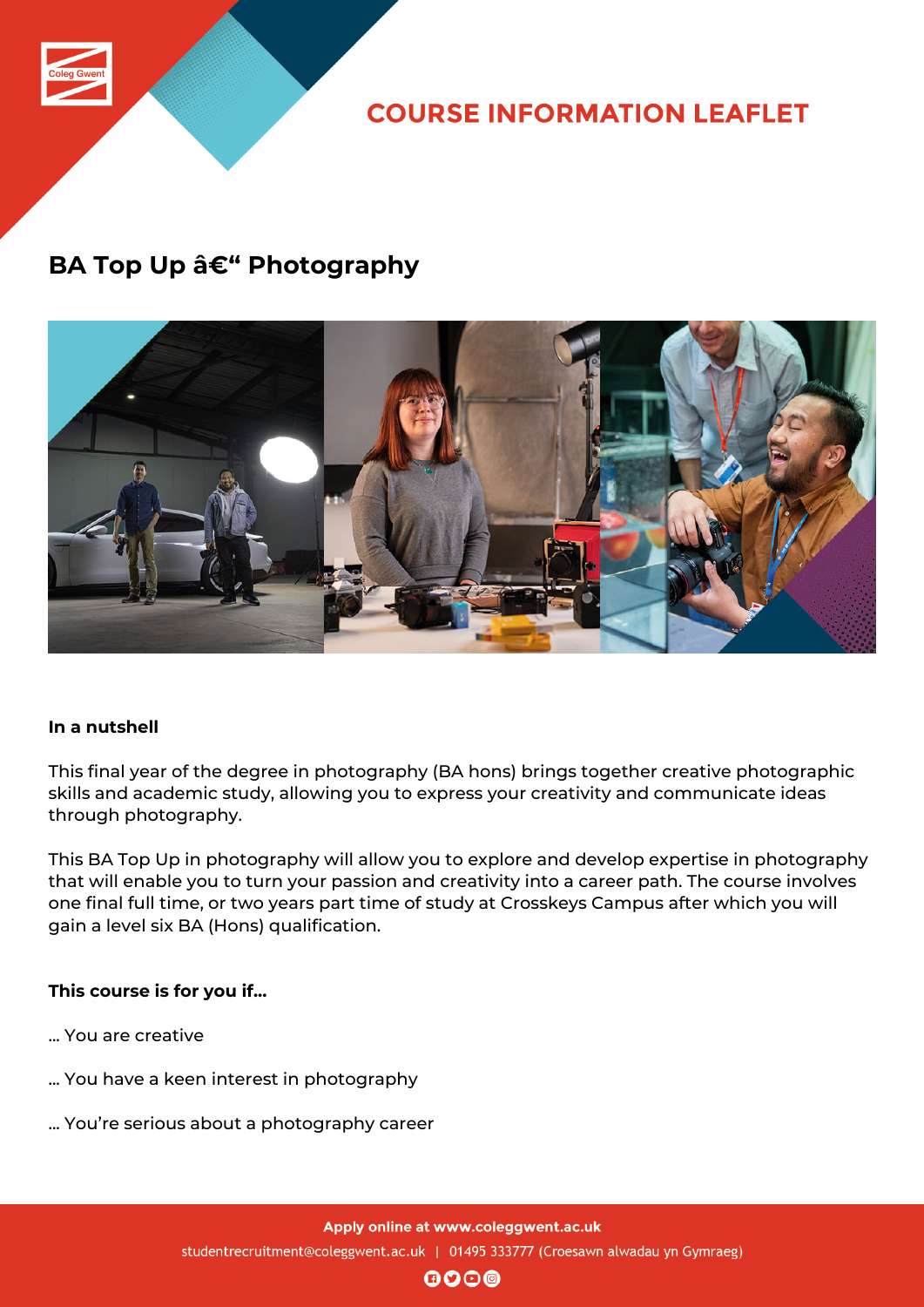

# **COURSE INFORMATION LEAFLET**

#### **What will I be doing?**

The BA Top Up in Photography includes everything from commercial photography in areas such as portraiture, wedding, fashion, editorial or advertising, through to fine art, conceptual and exhibition-based art practice. This exciting and innovative course will develop your photographic career and will allow you to become the photographer you've always wanted to be.

This photography course allows you to develop your creativity and work towards a specialist area. You'll gain skills in digital photography and traditional film techniques, as well as in other related media such as moving image, sound, web design, SEO, alternative processes, portfolio building and exhibition expertise. This mainly practical course also develops an understanding of the history of photography, to allow a greater appreciation of the context of photography.

The practical teaching is delivered through a combination of workshops, lectures and tutorials, along with screenings, gallery visits, exhibitions, field trips and an international trip. On the course, we take pride in our links with industry, and provide numerous opportunities for our students to work with creative professionals through client projects.

You will have the opportunity to create your own photographic project, forge your career path with clients and create a dissertation or art and design artifact.

#### **What is expected of me?**

The photography degree allows you to enhance your knowledge of photographic technique through a series of challenging practical projects. All practical modules will develop your technical skills and provide stimulating assignments to develop your creativity and improve your skills with the camera.

On the course you will study and research photography and you'll develop unrivalled technical and artistic skills, using dedicated facilities including a traditional wet darkroom, a professional studio, industry-standard computers, software spanning all forms of image manipulation and film, video and web application.

You'll explore still and moving photography, exhibit your work, and you will produce a rich portfolio of work, research sketchbooks, and a dissertation.

To enrol on this course, you'll need to have completed year two (level five) of a photography FD/BA programme (or other relevant level five FD/BA programme, such as fine art or media), and achieved 120 credits at level five.

 $\mathbf{\Theta}$  $\mathbf{O}$  $\mathbf{\Theta}$